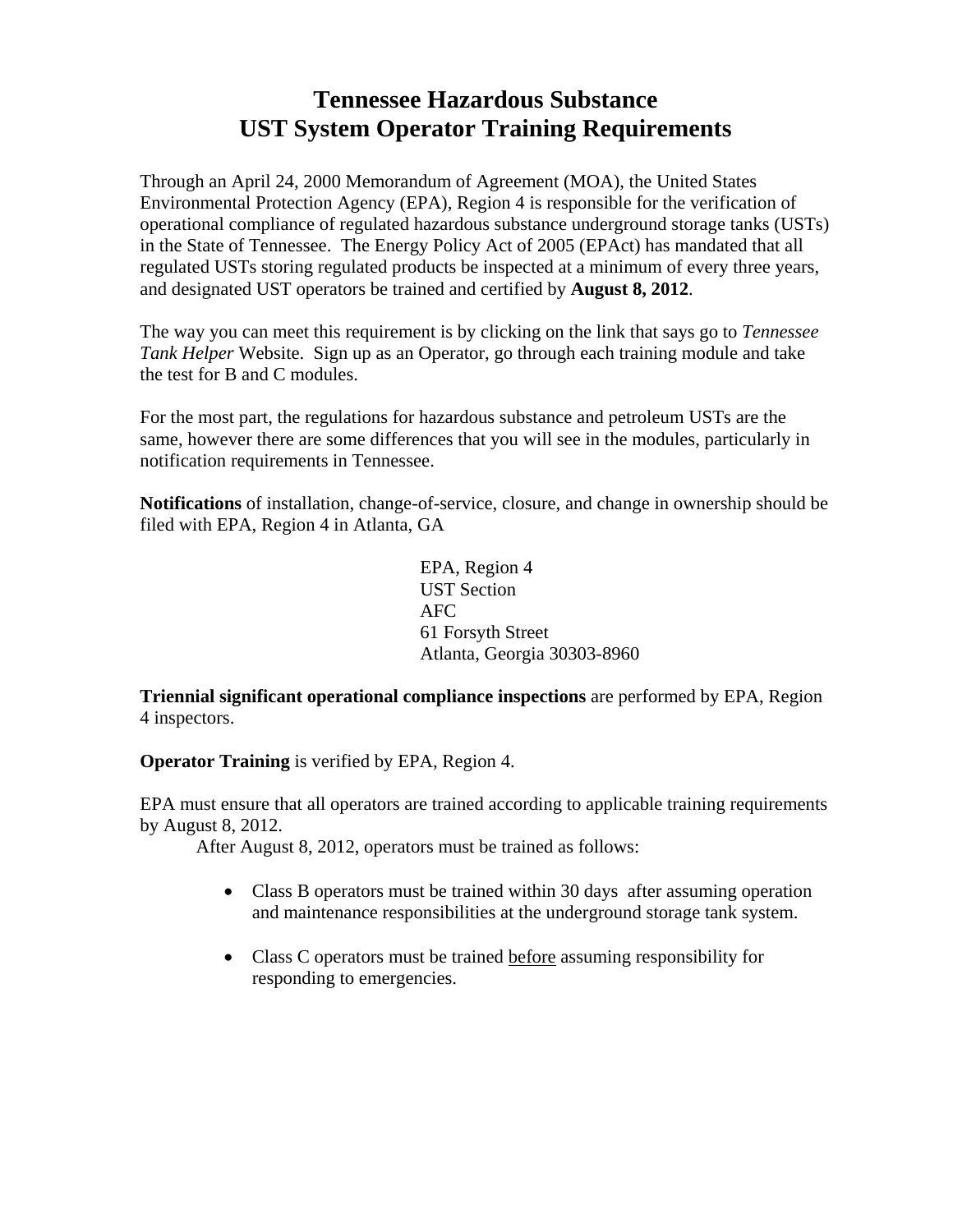Once the designated operator(s) have completed the training and printed the certificate of completion, a copy of the certificate should be sent to EPA, Region4 at the following address:

> EPA, Region 4 UST Section Operator Training AFC 61 Forsyth Street Atlanta, Georgia 30303-8960

There should be two certificates: one for the B modules ( do not print until all of the B modules have been completed) and one for the C module.

The Operator Training certificates for all designated operators within the operator classes should be kept at your facility with the facility's UST notification documentation and made available at the time of inspection by an EPA inspector. If during an inspection, the UST systems are found to be out of compliance, retraining and retesting will be required.

## **Additional Federal Requirements for hazardous substance UST systems (40 C.F.R § 280.42)**

## **What Are The Requirements For Hazardous Substance USTs?**

Underground storage tank (UST) systems that store substances identified as being hazardous under the Comprehensive Environmental Response, Compensation, and Liability Act (CERCLA) are subject to the same requirements as petroleum UST systems except that hazardous substance tanks must have secondary containment. Hazardous *wastes* are already regulated under Subtitle C of the Resource Conservation and Recovery Act (RCRA) and therefore are not covered by the UST regulations.

Currently about 1,200 substances (excluding radionuclides) are identified as hazardous under CERCLA EXIT Disclaimer>see 40 CFR 302, section 302.4).

## **What Requirements Apply To Hazardous Substance USTs?**

Hazardous substance USTs have to meet the same requirements for petroleum USTs concerning correct installation, spill, overfill and corrosion protection, corrective action, and closure.

In addition, hazardous substance USTs must have secondary containment and interstitial monitoring for leak detection, as described below.

## **What Is Secondary Containment?**

All hazardous substance USTs must have "secondary containment." A single-walled tank is the first or "primary" containment. Using only primary containment, a leak can escape into the environment. But by enclosing an UST within a second wall, leaks can be contained and detected quickly before harming the environment.